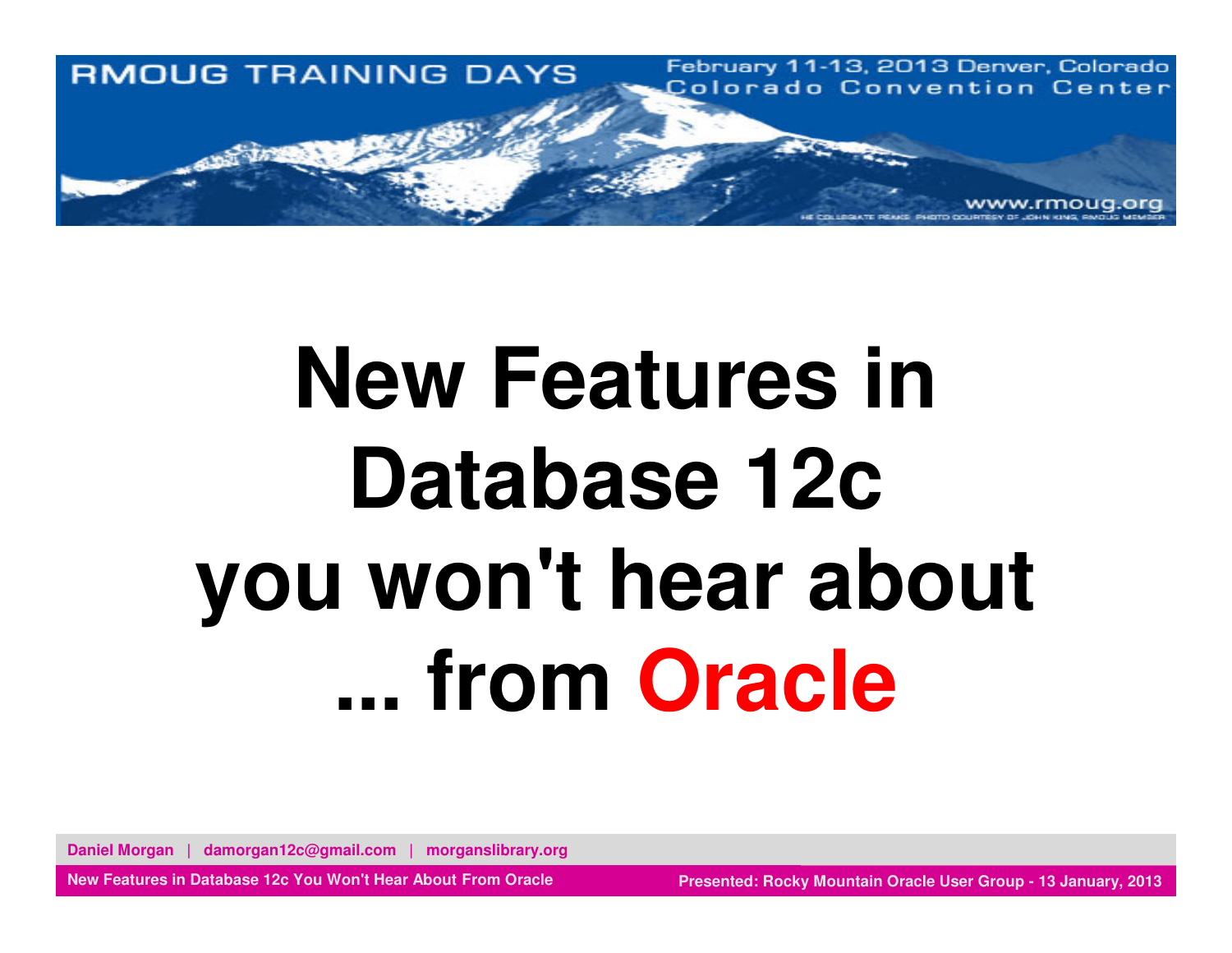#### Disclaimer

- $\mathcal{L}_{\mathcal{A}}$ This room is an unsafe harbour
- **No one from Oracle has previewed this presentation**
- **No one from Oracle knows what I'm going to say**
- $\blacksquare$ No one from Oracle has supplied any of my materials
- $\overline{\phantom{a}}$  This discussion is about a Beta and I am going to be very ... VERY ... careful to show you only what has been demonstrated at OpenWorld so as not to violate my NDA
- $\mathcal{L}_{\mathcal{A}}$  But what I am going to emphasize is precisely those things you need to know to move forward with 12c and with your career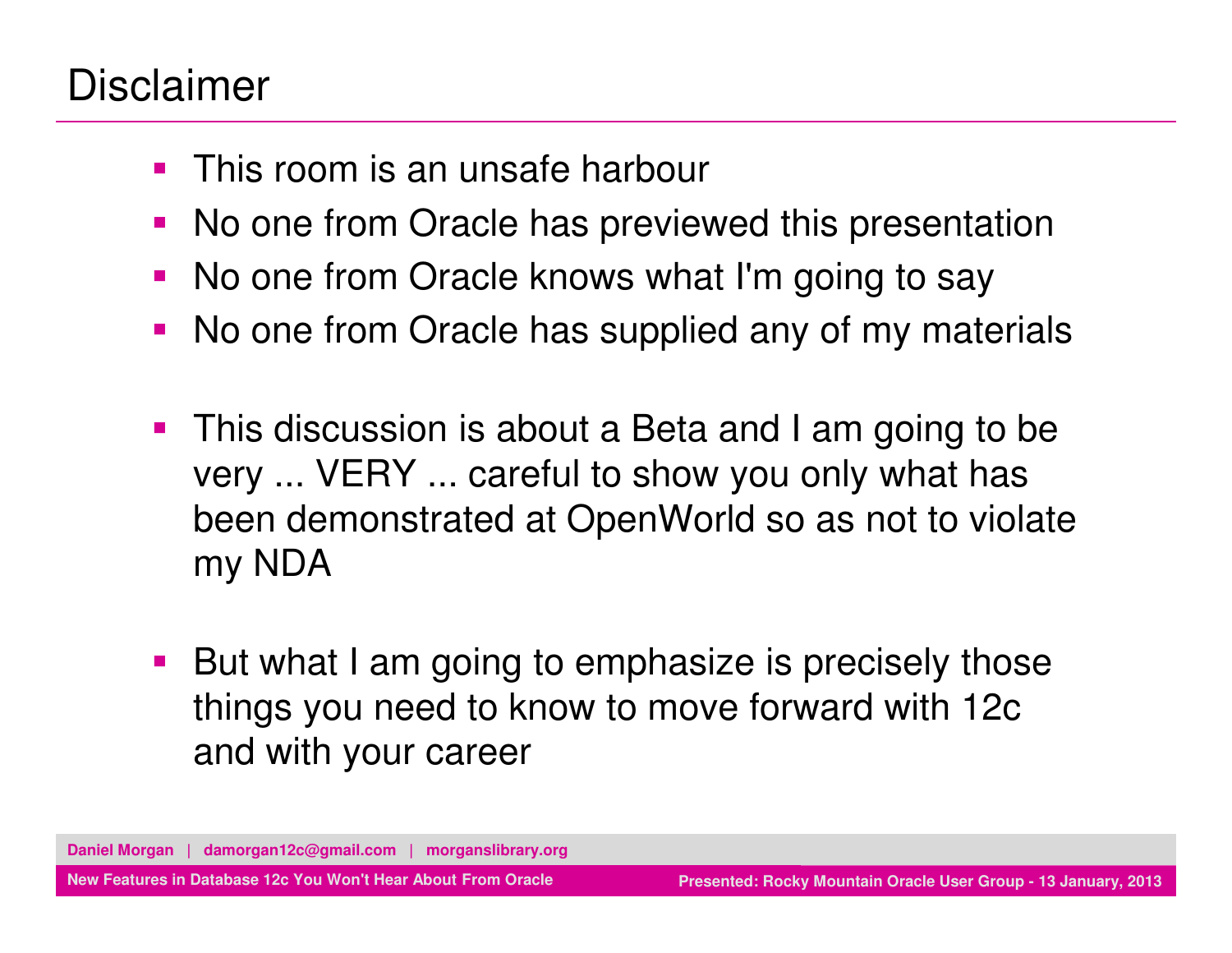#### Daniel A. Morgan

- ٩. Oracle ACE Director
- Ξ Consultant to Harvard University
- **त** University of Washington Oracle Instructor, ret.
- Morgan's Library

.,

- The Morgan of Morgan's Library on the web
- Board Member: Western Washington OUG
- **Executive Board: Vancouver/Victoria OUGs** ь
- $\blacksquare$  Upcoming Presentations
	- Feb 18: Victoria, BC
	- Feb 19: Vancouver BC
	- Mar 13-14: Utah Oracle Users Group■
	- Apr 15-17: Oracle User Group Finland
	- Apr 17-20: Oracle User Group Norway
	- May 15 Oracle User Group Azerbaijan
	- May 19 Bulgarian Oracle User Group



nternational zSeries



**Daniel Morgan | damorgan12c@gmail.com | morganslibrary.org**

**New Features in Database 12c You Won't Hear About From Oracle**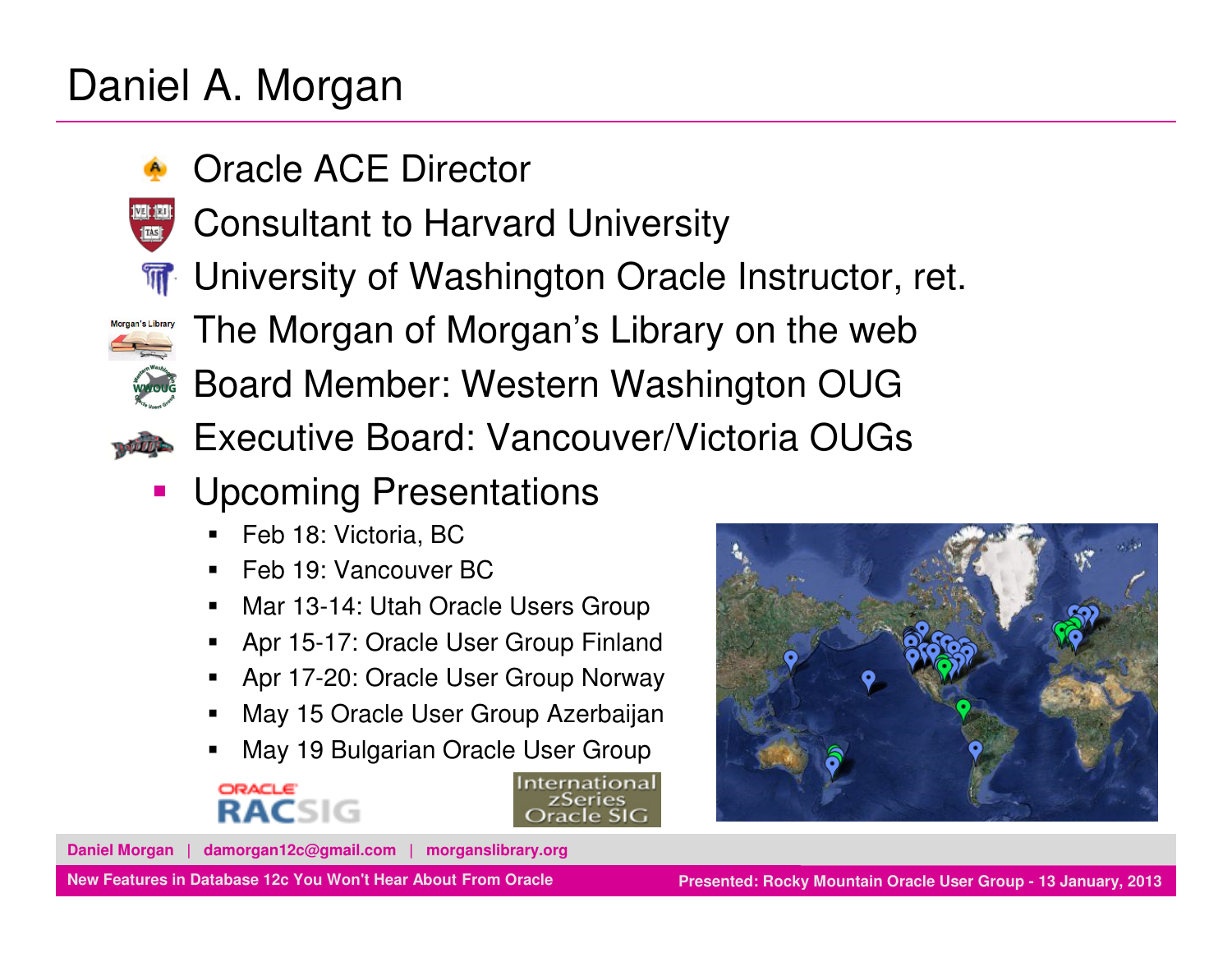## Mad Dog Morgan





**Daniel Morgan | damorgan12c@gmail.com | morganslibrary.org**

**New Features in Database 12c You Won't Hear About From Oracle**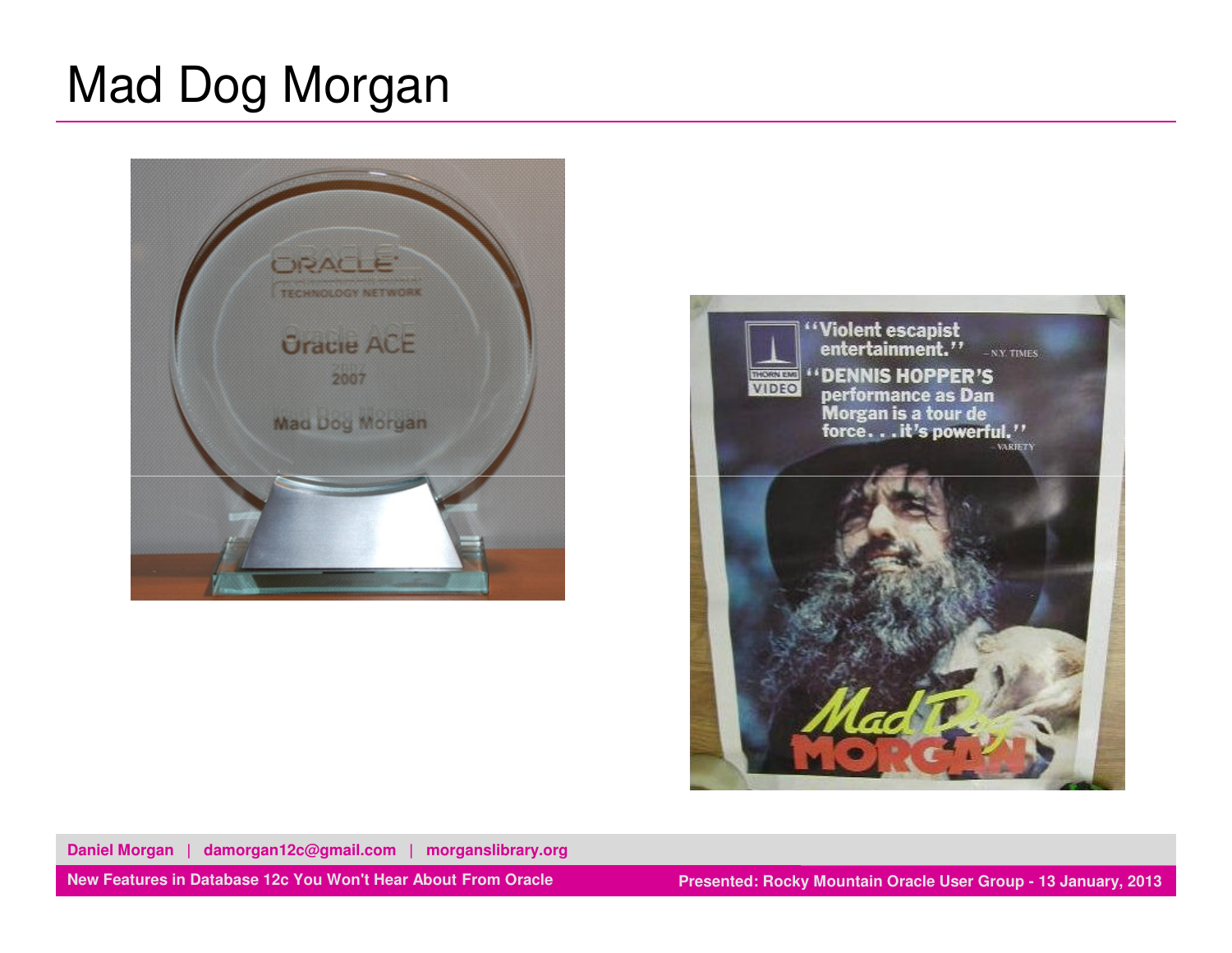## PhD Level SQL Injection



**Daniel Morgan | damorgan12c@gmail.com | morganslibrary.org**

**New Features in Database 12c You Won't Hear About From Oracle**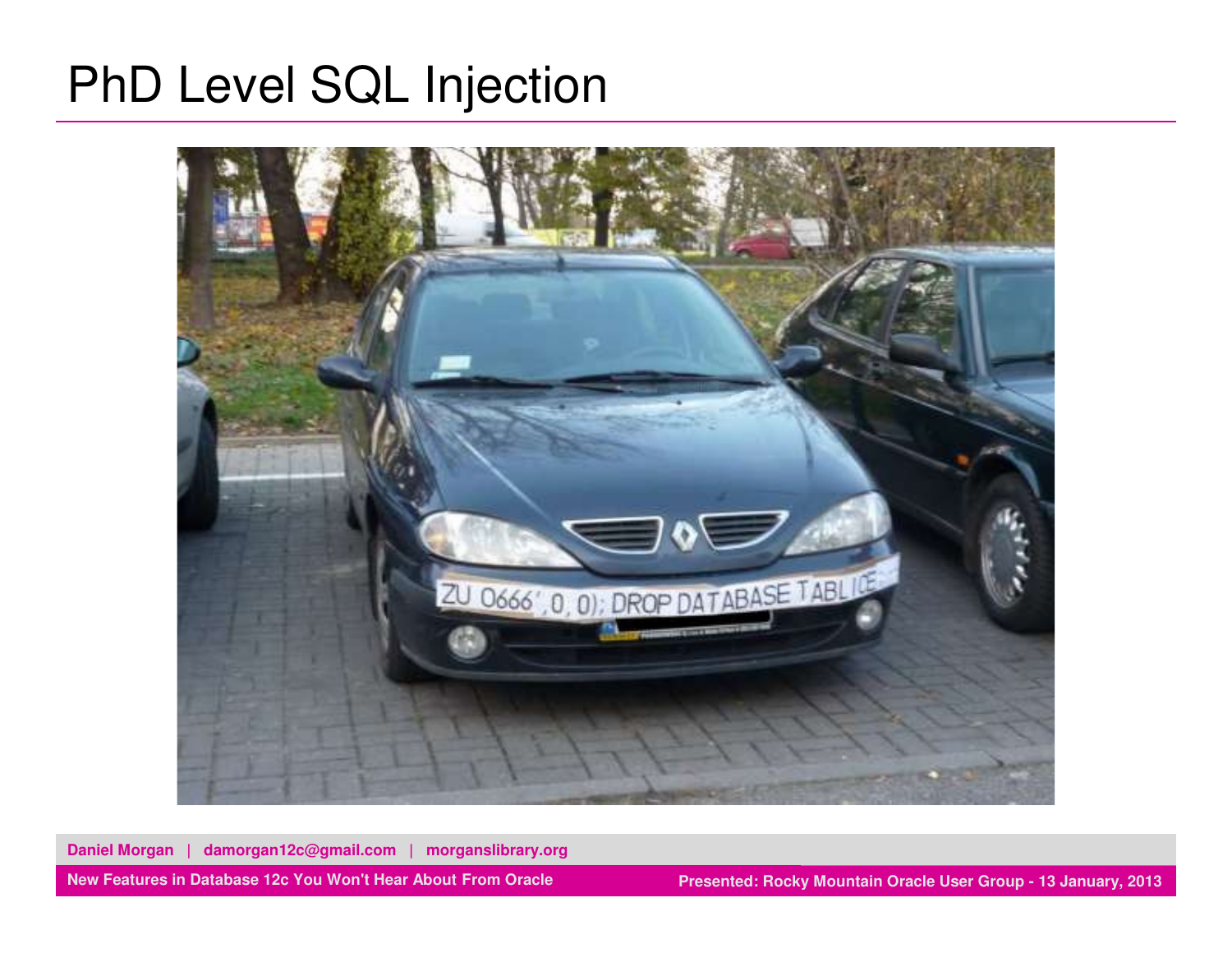# Morgan's Library: www.morganslibrary.org



**Daniel Morgan | damorgan12c@gmail.com | morganslibrary.org**

**New Features in Database 12c You Won't Hear About From Oracle**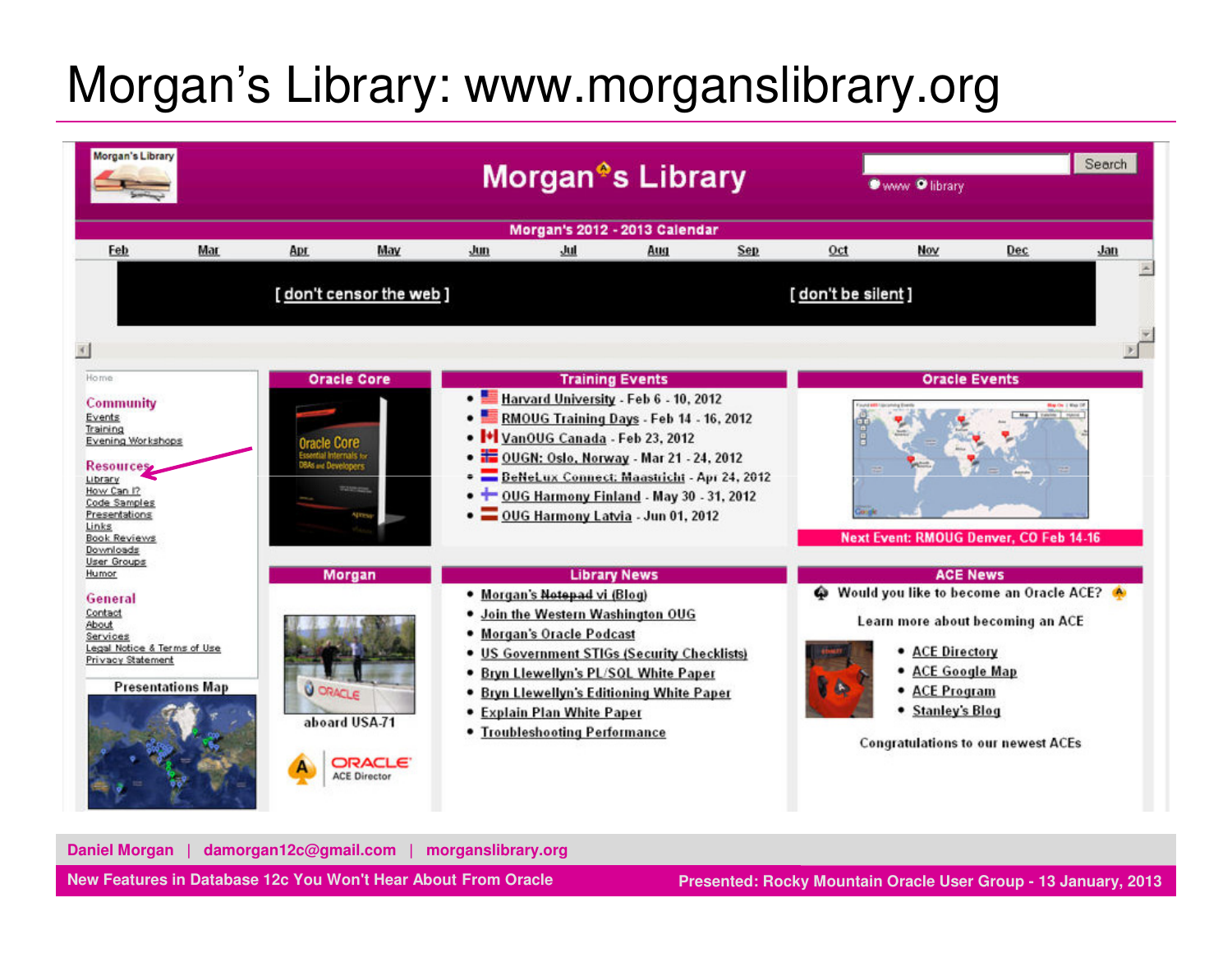### Slide 1 of 4

| $-10x$           |
|------------------|
| $\blacktriangle$ |
|                  |
|                  |
|                  |
|                  |
|                  |
|                  |
|                  |
|                  |
|                  |
|                  |
|                  |
|                  |
|                  |
|                  |
|                  |
|                  |
|                  |
|                  |
|                  |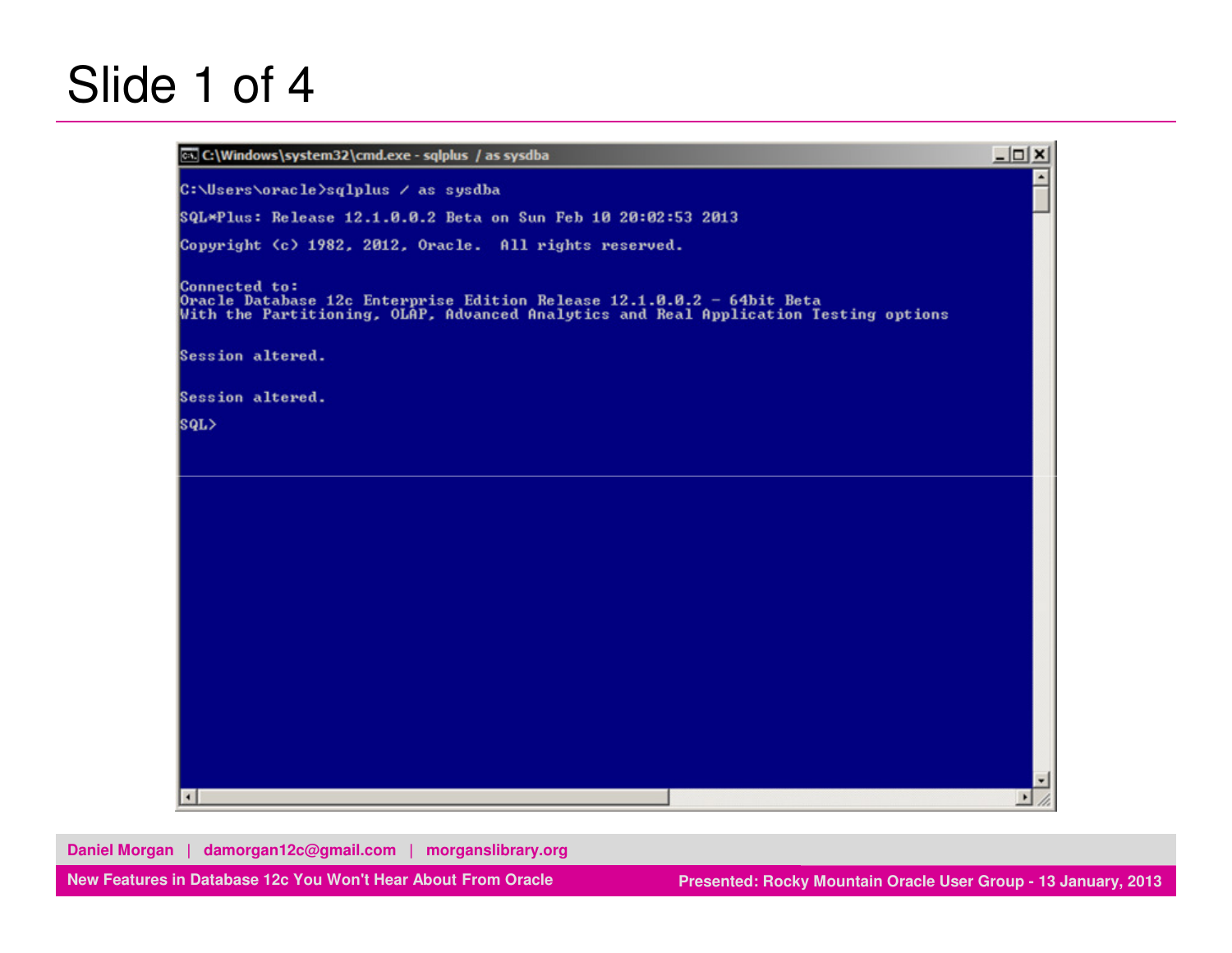#### Slide 2 of 4

- and the state of the state of the state of the state of the state of the state of the state of the state of th Oracle has changed fundamental constructs at a level not seen since version 6.0
- $\mathcal{L}_{\mathcal{A}}$  Presentation take-aways
	- Container Database (CDB)
	- Pluggable Database (PDB)
	- Engage in pessimistic assumption making
	- Stop using the DBA and SYSDBA roles inappropriately
	- Throw away DBA tools not certified compatible with 12cR1
	- ٠ If you are a DBA with 20+ years experience ... you MUST read the docs: Not doing so is not an option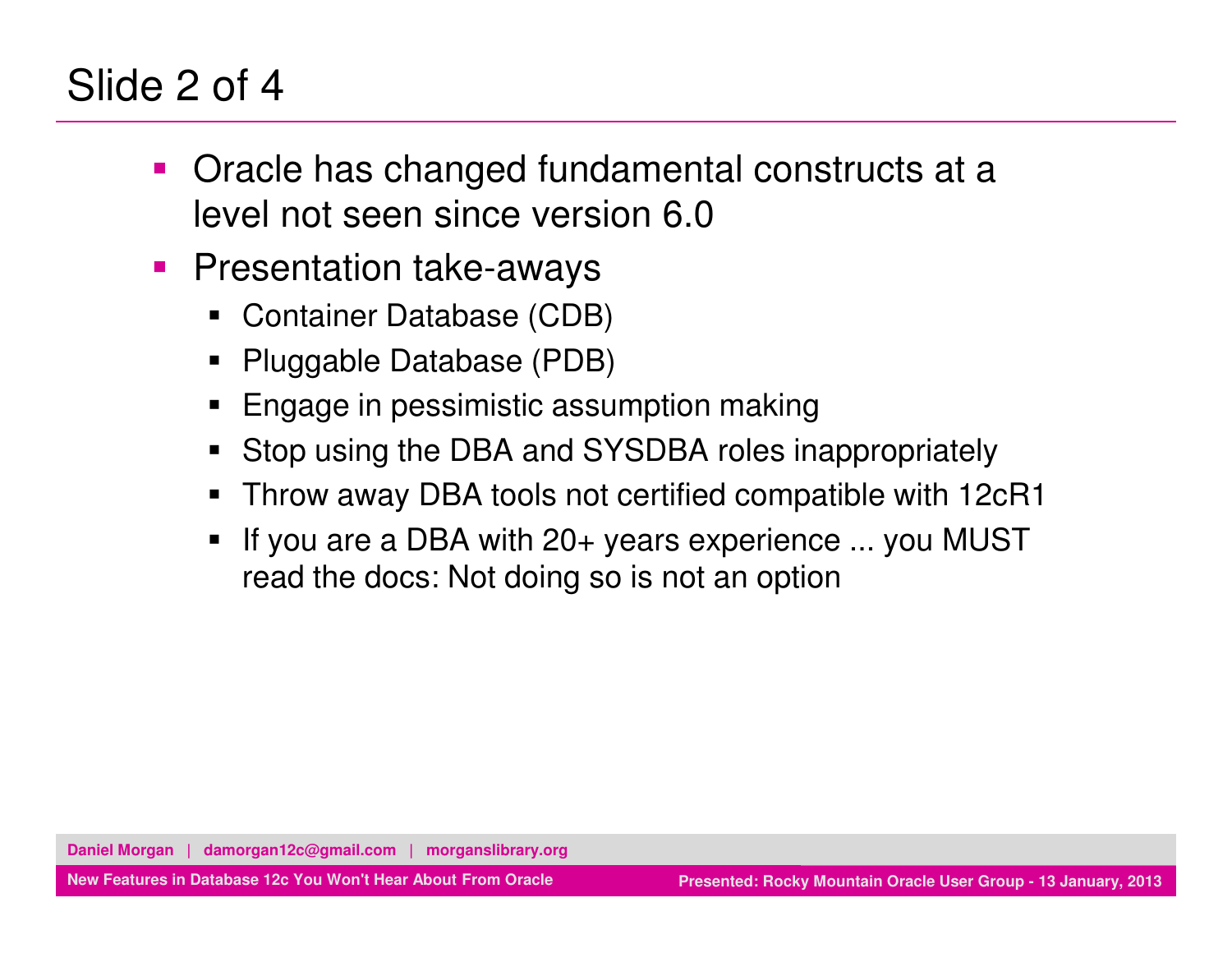## Slide 3 of 4

```
prompt Specify CONTAINER name (eg: NAME from V$PDBS) report target:prompt Defaults to NULL: (% and _ wildcards allowed)
prompt CONTAINER report target specified: &&target_containerRem svivian 01/24/12 - bug 13603747: some procedures must be called from
Rem pdb root
# akruglik 05/11/11 - change container query to fetch from container$;
# open pdb$seed read/write; wait for auxiliary 
                          # process to terminate before resetting CHLD signal # handlerSQL> SELECT COUNT(*)
2 FROM dba_objects
3 WHERE object_name like '%PDB%';
 COUNT(*) ----------\Delta0
 ----------40 SQL> SELECT COUNT(*) 2 FROM dba_tab_cols 3 WHERE column_name LIKE '%PDB%'; COUNT(*) ---------- 122
```
**Daniel Morgan | damorgan12c@gmail.com | morganslibrary.org**

**New Features in Database 12c You Won't Hear About From Oracle**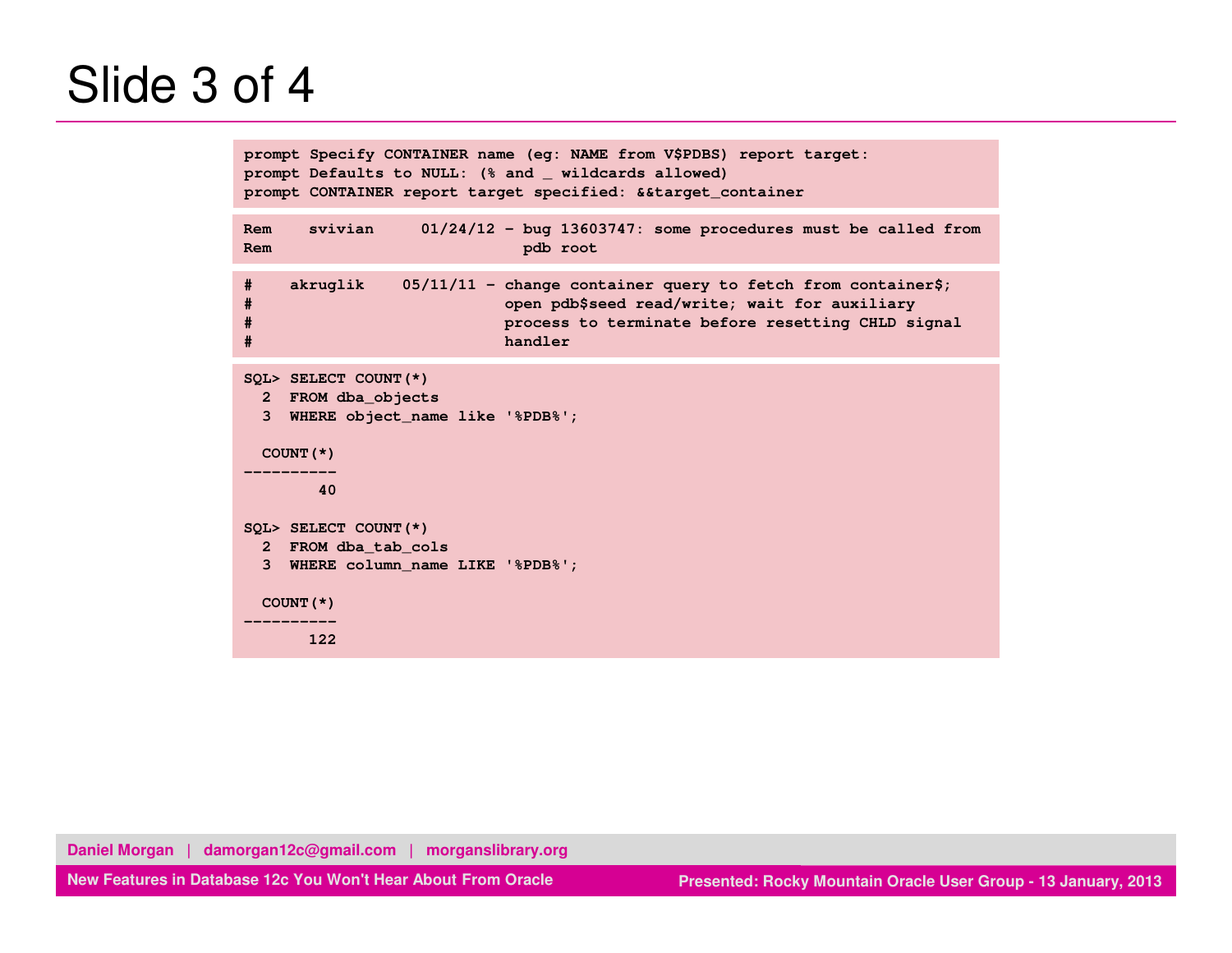## Slide 4 of 4

| SQL> desc v\$active_services |       |                       |
|------------------------------|-------|-----------------------|
| Name                         | Null? | Type                  |
| SERVICE ID                   |       | <b>NUMBER</b>         |
| <b>NAME</b>                  |       | VARCHAR2 (64)         |
| <b>NAME HASH</b>             |       | <b>NUMBER</b>         |
| NETWORK NAME                 |       | <b>VARCHAR2 (512)</b> |
| <b>CREATION_DATE</b>         |       | <b>DATE</b>           |
| <b>CREATION DATE HASH</b>    |       | <b>NUMBER</b>         |
| <b>GOAL</b>                  |       | VARCHAR2 (12)         |
| <b>DTP</b>                   |       | VARCHAR2 (1)          |
| <b>BLOCKED</b>               |       | VARCHAR2 (3)          |
| AQ HA NOTIFICATION           |       | VARCHAR2 (3)          |
| CLB GOAL                     |       | VARCHAR2 (5)          |
| COMMIT OUTCOME               |       | VARCHAR2 (3)          |
| RETENTION TIME               |       | <b>NUMBER</b>         |
| REPLAY INITIATION TIMEOUT    |       | <b>NUMBER</b>         |
| SESSION STATE CONSISTENCY    |       | VARCHAR2 (30)         |
| <b>GLOBAL</b>                |       | VARCHAR2 (3)          |
| <b>CON NAME</b>              |       | VARCHAR2 (30)         |
| SQL TRANSLATION PROFILE      |       | VARCHAR2 (65)         |
| MAX LAG TIME                 |       | VARCHAR2 (30)         |
| CON ID                       |       | <b>NUMBER</b>         |

**Daniel Morgan | damorgan12c@gmail.com | morganslibrary.org**

**New Features in Database 12c You Won't Hear About From Oracle**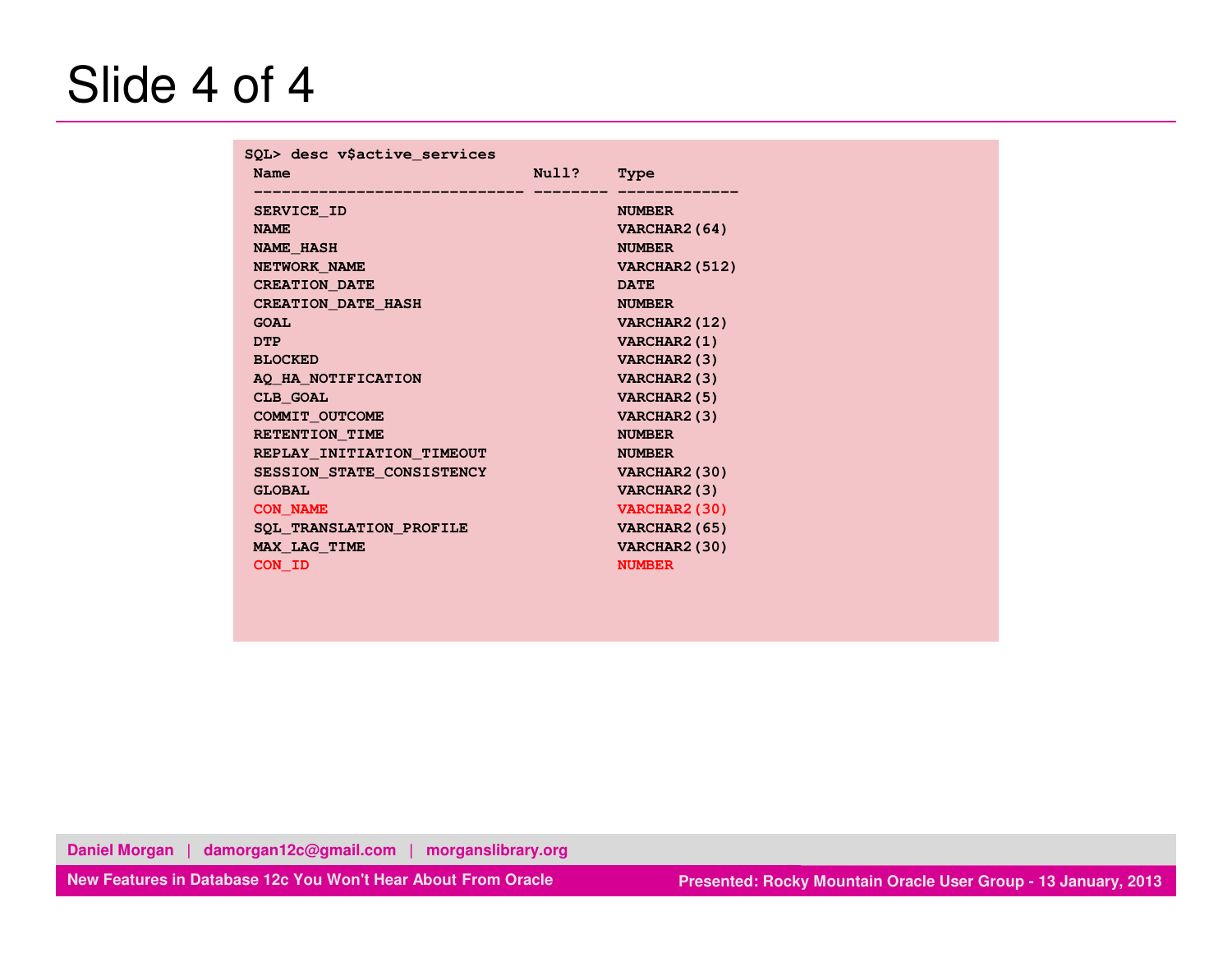**The balance of this presentation will be unscriptedand will not be available in any published formuntil after the product is released.**

**... now it's time to get serious**

**Daniel Morgan | damorgan12c@gmail.com | morganslibrary.org**

**New Features in Database 12c You Won't Hear About From Oracle**